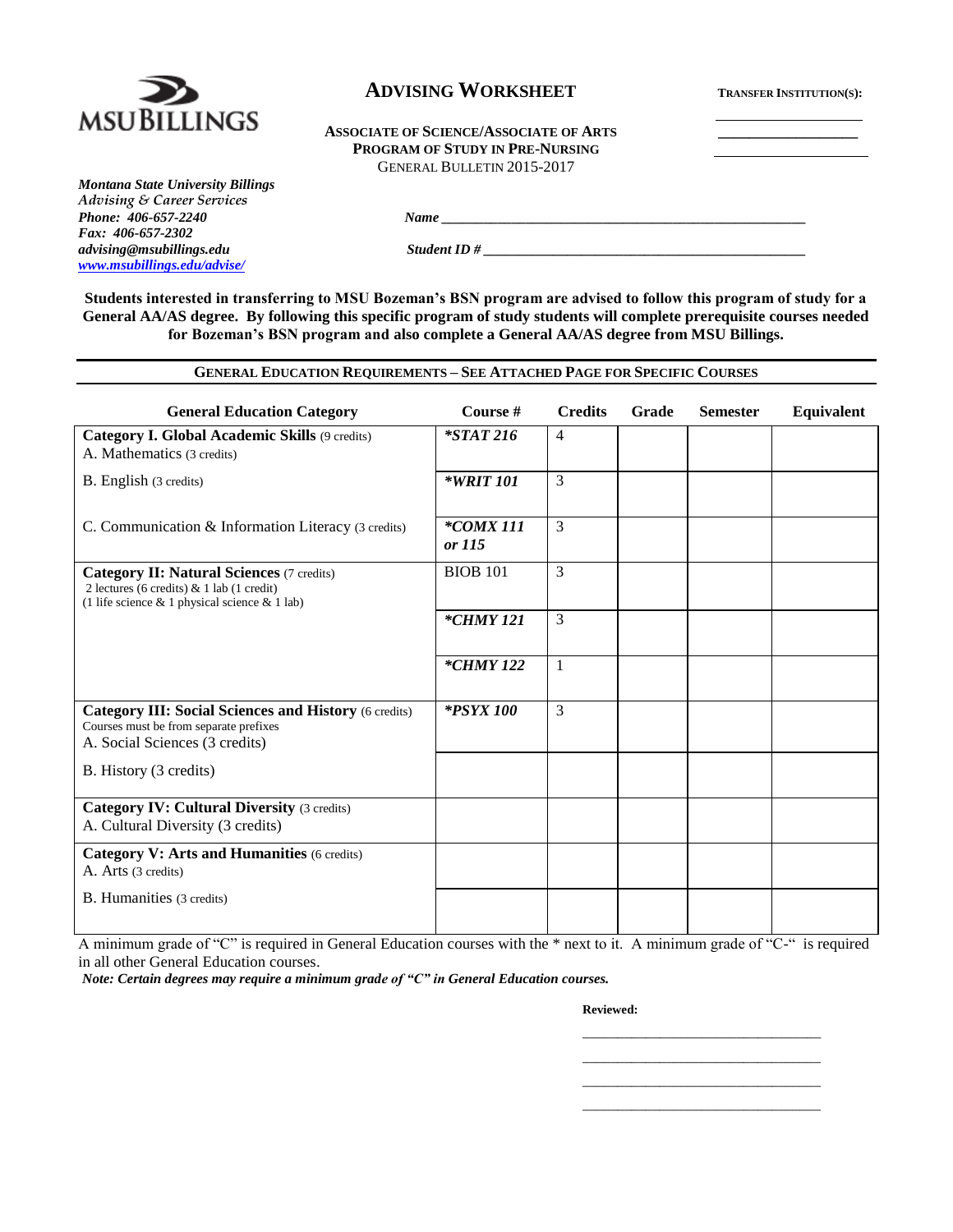## **GENERAL EDUCATION REQUIREMENTS**

|             |     | <b>CATEGORY I: GLOBAL ACADEMIC SKILLS</b>                          | 9 credits        |
|-------------|-----|--------------------------------------------------------------------|------------------|
|             |     | <b>Subcategory A - Mathematics</b>                                 | 3 credits        |
| <b>STAT</b> |     | 216 Introduction to Statistics                                     | 4                |
|             |     |                                                                    |                  |
|             |     | Subcategory B - English                                            | 3 credits        |
| WRIT        | 101 | College Writing I                                                  | 3                |
|             |     | Subcategory C- Communication & Information Literacy 3 credits      |                  |
| COMX        | 111 | Introduction to Public Speaking                                    | 3                |
| <b>COMX</b> | 115 | Introduction to Interpersonal Communication 3                      |                  |
|             |     |                                                                    |                  |
|             |     | <b>CATEGORY II: NATURAL SCIENCES</b><br>6 cr. lecture & 1 cr. lab  |                  |
|             |     | Students are required to take one course from each subcategory and |                  |
|             |     | at least one corresponding lab                                     |                  |
|             |     | <b>Subcategory A – Life Sciences</b>                               |                  |
| <b>BIOB</b> | 101 | Discover Biology                                                   | 3                |
|             |     | <b>Subcategory B - Physical Sciences</b>                           |                  |
|             |     | CHMY 121 Introduction to General Chemistry                         | 3                |
| <b>CHMY</b> |     | 122 Introduction to General Chemistry Lab                          | 1                |
|             |     |                                                                    |                  |
|             |     | <b>CATEGORY III: SOCIAL SCIENCES AND HISTORY</b>                   | <b>6</b> credits |
|             |     | Students are required to take one course from each subcategory     |                  |
|             |     | <b>Subcategory A - Social Sciences</b>                             | 3 credits        |
| ANTY        | 217 | Physical Anthropology & Archeology                                 | 3                |
| <b>BGEN</b> | 105 | <b>Introduction to Business</b>                                    | 3                |
| COMX        | 106 | Communicating in a Dynamic Workplace                               | 3                |
| <b>PSYX</b> | 231 | <b>Human Relations</b>                                             | 3                |
| <b>ECNS</b> | 201 | Principles of Microeconomics                                       | 3                |
| <b>ECNS</b> | 202 | Principles of Macroeconomics                                       | 3                |
| EDU         | 105 | <b>Education and Democracy</b>                                     | 3                |
| <b>GPHY</b> | 141 | Geography of World Regions                                         | 3                |
| <b>HTH</b>  | 110 | Personal Health and Wellness                                       | 3                |

HTH 110 Personal Health and Wellness

SOCI 201 Social Problems

PSCI 220 Introduction to Comparative Government 3 PSCI 210 Introduction to American Government 3<br>PSYX 100 Introduction to Psychology 3 PSYX 100 Introduction to Psychology 3<br>PSYX 231 Human Relations 3 PSYX 231 Human Relations 3<br>SOCI 101 Introduction to Sociology 3

**Subcategory B - History 3 credits**<br> **HSTA** 101 American History **I** 3 HSTA 101 American History I 3<br>HSTA 102 American History II 3 HSTA 102 American History II 3<br>HSTR 101 Western Civilization I 3

HSTR 102 Western Civilization II 3<br>HSTR 103 Honors Western Civilization I 3 HSTR 103 Honors Western Civilization I<br>HSTR 104 Honors Western Civilization II 3 Honors Western Civilization II PSCI 230 Introduction to International Relations 3

Introduction to Sociology 3<br>Social Problems 3

Western Civilization I 3<br>Western Civilization II 3

| <b>CATEGORY IV: CULTURAL DIVERSITY</b><br>3 credits |      |                                             |   |  |
|-----------------------------------------------------|------|---------------------------------------------|---|--|
| <b>ANTY</b>                                         | 220  | Culture and Society                         | 3 |  |
| <b>ARTH</b>                                         | 160  | Global Visual Culture                       | 3 |  |
| <b>COMX</b>                                         | 2.12 | Introduction to Intercultural Communication | 3 |  |
| <b>GPHY</b>                                         | 121  | Human Geography                             | 3 |  |
| HTH                                                 | 2.70 | <b>Global Health Issues</b>                 | 3 |  |
| LIT                                                 | 230  | World Literature Survey                     | 3 |  |
| <b>NASX</b>                                         | 105  | Introduction to Native American Studies     | 3 |  |
| <b>NASX</b>                                         | 205  | Native Americans in Contemporary Society    | 3 |  |
| PHL                                                 | 271  | Indian Philosophies and Religions           | 3 |  |
| PHI.                                                | 2.72 | Chinese Philosophies and Religions          | 3 |  |
| <b>REHA</b>                                         | 201  | Introduction to Diversity                   | 3 |  |
| <b>RLST</b>                                         | 170  | The Religious Quest                         | 3 |  |
| A&SC/SOCI                                           | 2.74 | Women, Culture, and Society                 |   |  |
| SPNS                                                | 150  | The Hispanic Tradition                      |   |  |
|                                                     |      |                                             |   |  |

|             |     | <b>CATEGORY V: ARTS &amp; HUMANITIES</b> | <b>6</b> credits                                |
|-------------|-----|------------------------------------------|-------------------------------------------------|
|             |     | <b>Subcategory A - Fine Arts</b>         | 3 credits                                       |
| ARTZ        | 101 | <b>Art Fundamentals</b>                  | 3                                               |
| ARTZ        | 105 | Visual Language-Drawing                  | 3                                               |
| ARTZ        | 131 | Ceramics for Non-majors                  | 3                                               |
| <b>CRWR</b> | 240 | <b>Intro Creative Writing Workshop</b>   | $\begin{array}{c} 3 \\ 3 \\ 3 \\ 3 \end{array}$ |
| FILM        | 160 | Introduction to World Cinema             |                                                 |
| LIT         | 270 | Film & Literature                        |                                                 |
| <b>MART</b> | 260 | Computer Presentation and Animation      |                                                 |
| MUSI        | 101 | <b>Enjoyment of Music</b>                | $\overline{3}$                                  |
| MUSI        | 114 | Band: MSUB Symphonic                     | 1                                               |
| MUSI        | 131 | Jazz Ensemble I: MSUB                    | 1                                               |
| MUSI        | 147 | Choral Ensemble: University Chorus       | 1                                               |
| PHOT        | 154 | <b>Exploring Digital Photography</b>     | 3                                               |
| THTR        | 101 | Introduction to Theatre                  | 3                                               |
| <b>THTR</b> | 120 | Introduction to Acting I                 | 3                                               |
|             |     | <b>Subcategory B - Humanities</b>        | 3 credits                                       |
| ARTH        | 150 | Introduction to Art History              | 3                                               |
| <b>HONR</b> | 111 | Perspectives and Understanding           | 3                                               |
| <b>LIT</b>  | 110 | Introduction to Literature               | 3                                               |
| LIT.        | 240 | The Bible as Literature                  | $\frac{3}{3}$                                   |
| PHL         | 110 | Introduction to Ethics                   |                                                 |
| PHL         | 111 | Philosophies of Life                     | 3                                               |

**Please note Pre-Nursing requires specific courses for General Education requirements, as listed above. This list does not reflect all approved General Education courses.**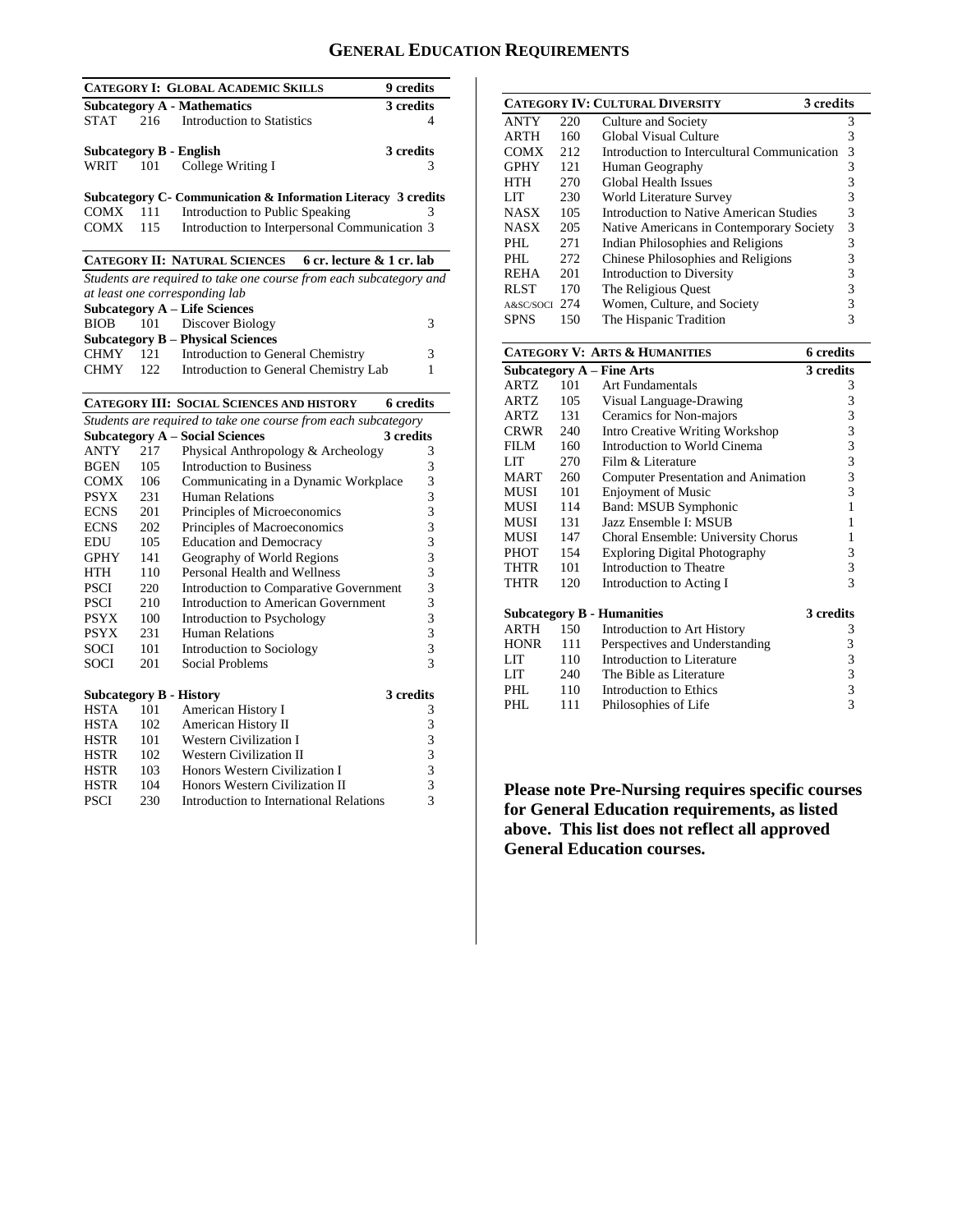|                               | Course                                                  | <b>Credits</b> | Grade | <b>Semester</b> | Equivalent |
|-------------------------------|---------------------------------------------------------|----------------|-------|-----------------|------------|
|                               |                                                         |                |       |                 |            |
| <b>SOCI 101</b>               | <b>Introduction to Sociology</b>                        | 3              |       |                 |            |
| <b>CHMY 123</b>               | <b>Introduction to Organic and Biochemistry</b>         | 3              |       |                 |            |
| <b>BIOH 301</b>               | Human Anatomy & Physiology I                            | 3              |       |                 |            |
| <b>BIOH 302</b>               | Human Anatomy & Physiology I Lab                        | $\mathbf{1}$   |       |                 |            |
| <b>BIOH 311</b>               | Human Anatomy & Physiology II                           | 3              |       |                 |            |
| <b>BIOH 312</b>               | Human Anatomy & Physiology II Lab                       | $\mathbf{1}$   |       |                 |            |
| <b>BIOM 250</b>               | <b>Microbiology for Health Sciences</b>                 | $\overline{3}$ |       |                 |            |
| <b>NUTR 221</b>               | <b>Basic Human Nutrition</b>                            | 3              |       |                 |            |
| <b>PSYX 230</b>               | Developmental Psychology: Development Over the Lifespan | $\overline{3}$ |       |                 |            |
|                               |                                                         |                |       |                 |            |
|                               | <b>Electives (minimum of 5 credits)</b>                 |                |       |                 |            |
| <b>Recommended Electives:</b> |                                                         |                |       |                 |            |
| A&SC 111                      | First Year Seminar                                      | $\mathbf{2}$   |       |                 |            |
|                               |                                                         |                |       |                 |            |
|                               |                                                         |                |       |                 |            |
|                               |                                                         |                |       |                 |            |
|                               |                                                         |                |       |                 |            |
|                               |                                                         |                |       |                 |            |
|                               |                                                         |                |       |                 |            |
|                               |                                                         |                |       |                 |            |
|                               |                                                         |                |       |                 |            |
|                               |                                                         |                |       |                 |            |
|                               |                                                         |                |       |                 |            |
|                               |                                                         |                |       |                 |            |
|                               |                                                         |                |       |                 |            |

## **Important notes for those planning to apply to MSU Bozeman's BSN Program:**

Advising is available for students in their Pre-Nursing Program. However, students are solely responsible for meeting requirements and determining the classes that they will need for graduation.

Through arrangement with the College of Nursing at Montana State University Bozeman, Montana State University Billings offers approved pre-requisite courses for nursing students. The MSU Bozeman Nursing program is divided into lower division and upper division course work. Upon successful completion of the required lower division course work, nursing students begin their upper division courses (junior and senior) at Bozeman or an MSU Bozeman upper division campus site in Billings, Great Falls, Missoula or Kalispell.

### **Nursing Advisor MSU Bozeman:**

Amanda Round **Office:** (406) 994-3785 College of Nursing, Sherrick Hall Fax: (406) 994-6020 Montana State University Bozeman Email: around@montana.edu Bozeman, MT 59717 Website: [www.montana.edu/nursing](http://www.montana.edu/nursing)